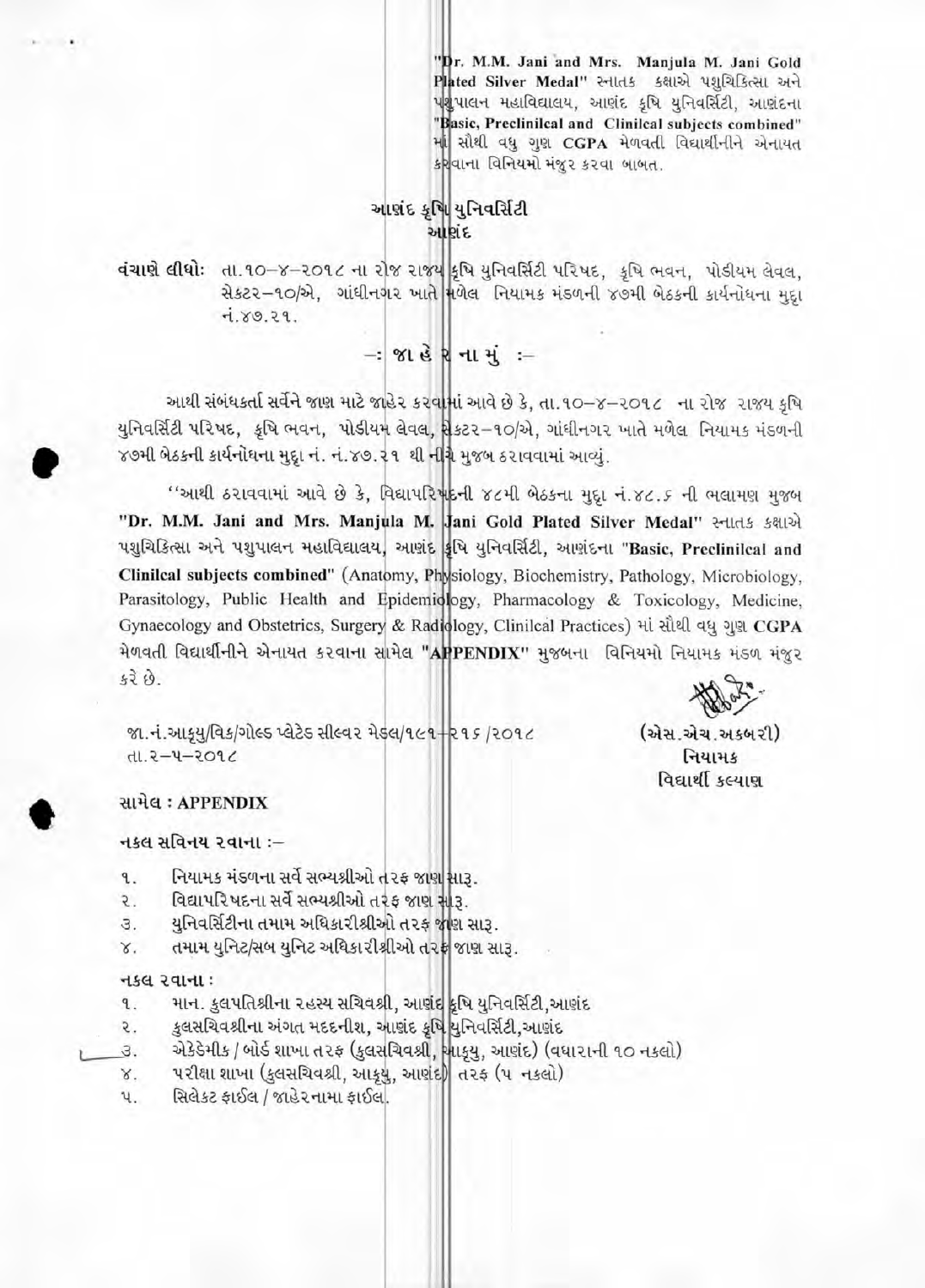## **APPENDIX**

In exercise of the power vested in Section  $20(1)$  (XXV) of the Gujarat Agricultural Universities Act, 2004 (Gujarat Act No.5 of 2004) the Board of Management here by institutes a prize in the name of Dr. M.M.Jani and Mrs. Manjula M.Jani Gold Plated Silver Medal" and approves following Regulations governing the said prize as recommended by the Academic Council.

## Regulations governing **"Dr. M.M.Jani** and Mrs. Manjula M.Jani Gold Plated Silver Medal":

1. Name of the award shall be "Dr. M.M. Jani and Mrs. Manjula M. Jani Gold Plated Silver

#### Medal"

**COMP** 

2. The amount of endowment of Rs 1,25,000/- (Rupees One lac twenty five thousand only) received from the sponsorer Dr. Bharat Manharlal Jani shall suitably invested by the Account Officer cum Comptroller of AAU, Anand in the form of fixed deposit in any Nationalized Bank. 3. The annual realization of the endowment shall be credited to the AAU fund Account. The medal shall be awarded annually from the annual interest realized.

4. The medal shall be awarded every year to a GIRL STUDENT securing highest C.G.P.A. in the Basic, Preclinical and Clinical subjects combined at the end of B.V.Sc & A.H. academic program.

5. The following Veterinary subjects shall be considered to count C.G.P.A. namely,

1. Anatomy 2. Physiology 3. Biochemistry 4.Pathology 5. Microbiology 6. Parasitology 7. Public Health and Epidemiology 8. Pharmacology & Toxicology 9. Medicine 10. Gynaecology and Obstetrics 11. Surgery & Radiology 12. Clinical Practices.

6. In the event of a tie the awardee shall be selected on the basis of the highest OGPA at the

end of X semesters under the B.V.Sc. & A.H. degree program.

7. A student shall not be **eligible for the above said award if she:** 

- a) Secures less than 7.00 OGPA or secures "F" (Fail) grade, "I" (Incomplete) grade or "US" (Unsatisfactory) grade at any time in the B.V.Sc. & A.H. degree program.
- b) Has discontinued at any time the B.N .Sc. & A.H. degree program in between and /or
- c) Was punished by putting her on conduct probation for breach of rules and regulations of discipline.

8. The award shall be awarded in the form of Gold plated Silver Medal and a certificate with

# the words Dr. M.M.Jani and Mrs. Manjula M. Jani Gold Plated Silver Medal. The name to

## be engraved on the medal shall be "Dr. M.M.JANI MEDAL".

**9.The Registrar, AAU, Anand** shall prepay the list of qualifying students pursuing the B.V.Sc. & A. H. degree program of AAU, Anand who fulfill the conditions mentioned above in item no 5 and shall present the same to the Committee constituted to decide the awardee.

10. The following members are nominated for the above said committee to decide the awardee for the

#### "Dr. M.M.Jani and Mrs. Manjula M.Jani Gold Plated Silver Medal"

- a) Principal & Dean, Faculty of Veterinary Science AAU, Anand-Chairman
- b) Director of Students' Welfare, AKJ, Anand Member
- c) Registrar, AAU, Anand Member

The decision of the committee shall be final.